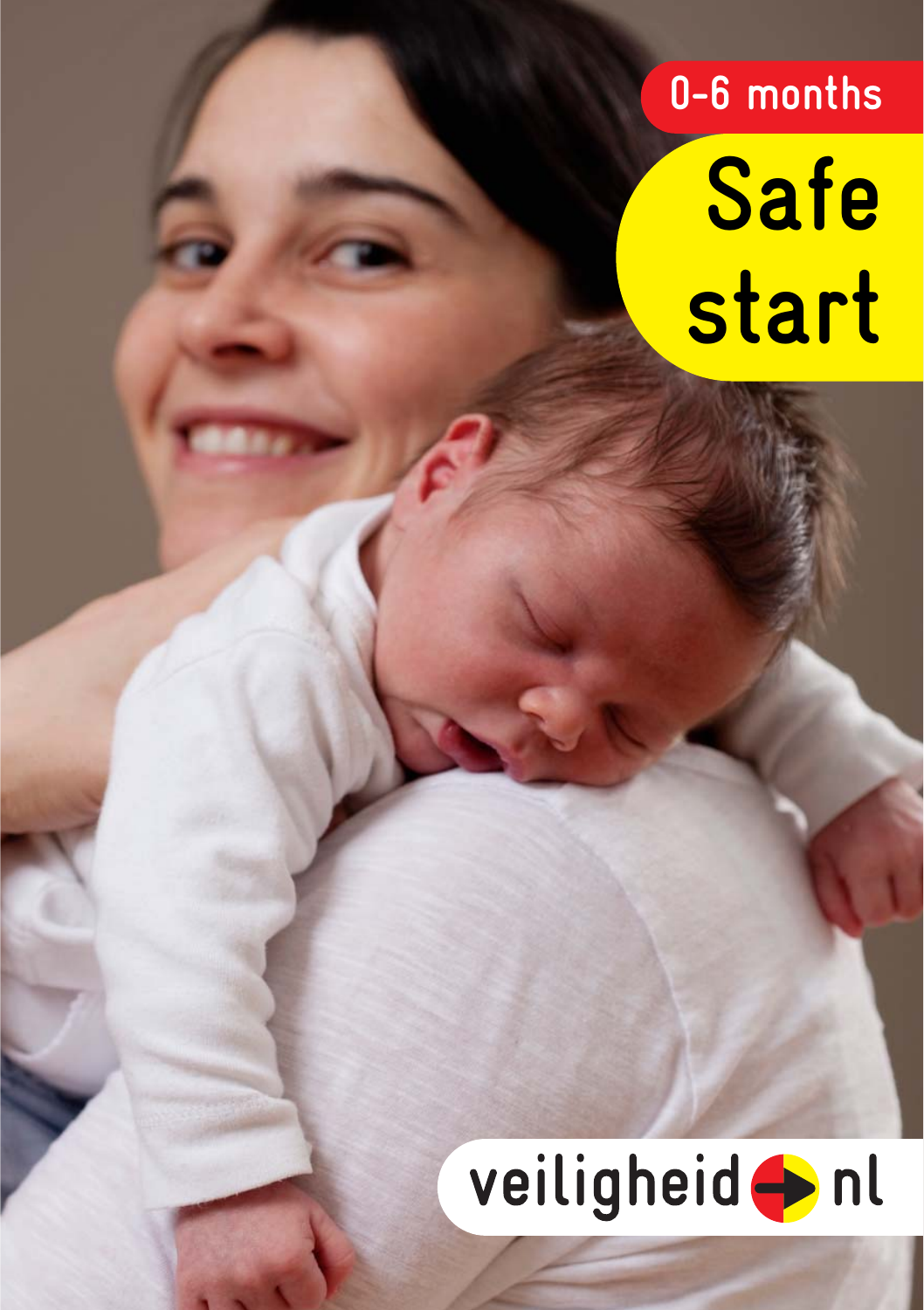### **why this brochure?**

Even a very young baby is continuously exploring what he can and cannot do. By trying something new each time, your child learns about ten new things each day. In itself, this is very positive. But since your baby is still too young to understand danger, you will have to keep a close eye on him. Obviously, this is not possible 24 hours a day. This means you'll have to make sure the nursery and the rest of your home are as child-friendly as possible, in order to reduce any risks.

This brochure contains practical tips for:

- Safe sleeping
- Dealing with high surfaces (sofa, changing table, bed)
- Dealing with hot liquids (tea, coffee, bathwater, hot water bottle)
- Preventing suffocation (including first aid tips)
- Bicycling with baby

Curious whether your nursery is safe? Make sure to go through the checklist on the back.



To reduce the risk of cot death as much as possible, it is advisable to take the following measures:

- Put your baby to sleep on his back from birth.
- For the first 2 years, use a snug-fitting baby sleeping bag. A blanket and sheet can also be used. Do not use a baby or adult comforter.

• Make up the bed short and snug, so that your baby's feet almost touch the end of the bed and the bedding reaches his shoulders.



- Make sure the mattress is firm and flat.
- It is preferable not to use a plastic sheet. If you want to use a plastic sheet, do not place it under your baby's head.
- Do not use a bumper, pillow, wedge or support pillow in the bassinet or cot.
- For the first six months, have your child sleep in your room in his own bassinet or cot. At any rate, do not have your baby sleep with you in your bed for the first four months.
- Do not give your child any medicine that could be sleep-inducing. This includes cough syrup.
- Do not smoke near your child or in rooms where your child spends much time. Babies are extra sensitive to tobacco smoke and incense. If you quit smoking when pregnant, try not to start up again. If you smoke, do it outdoors.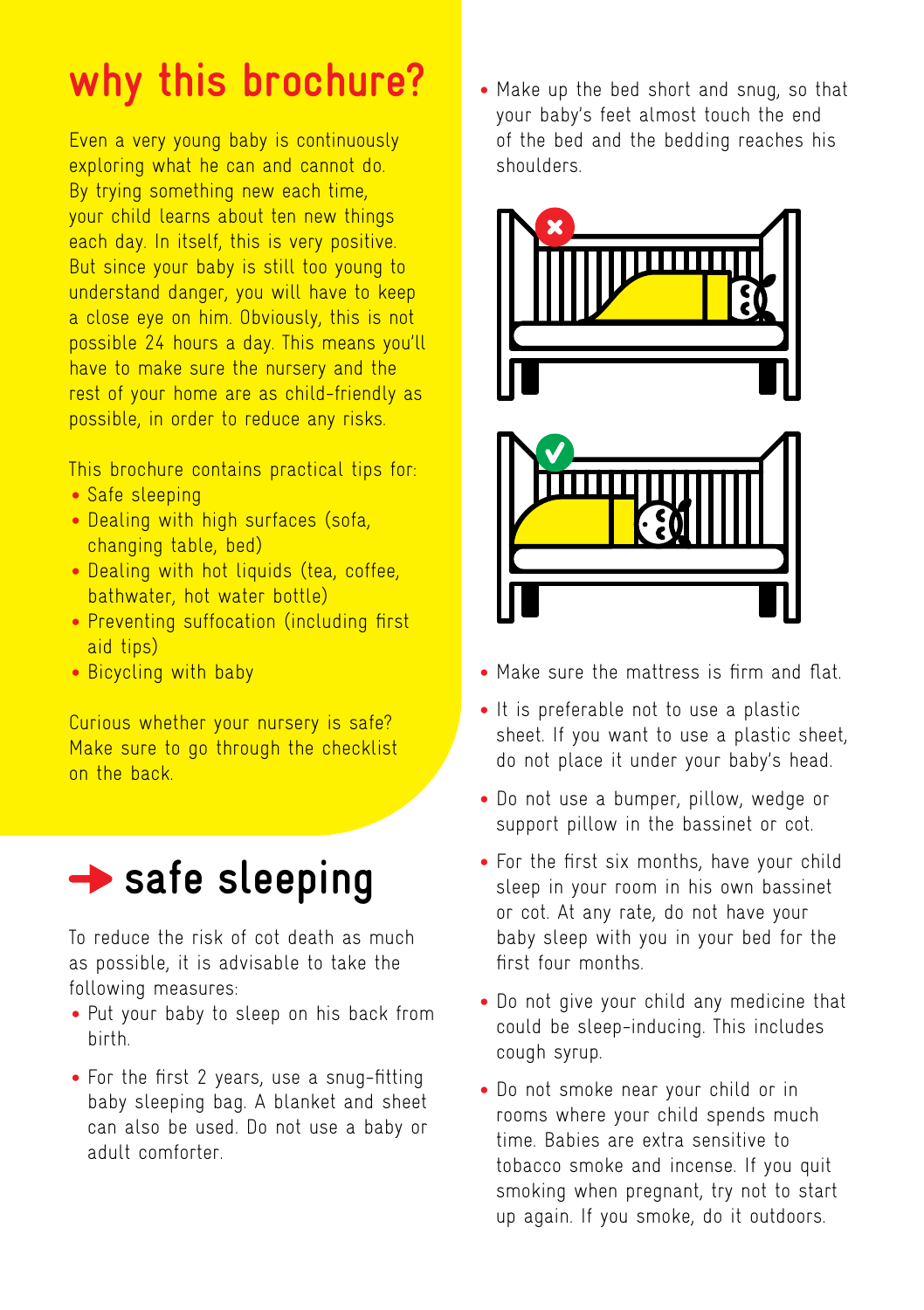- Make sure your baby does not become overly exhausted and avoid long car trips.
- Make sure your baby is not too warmly dressed, also when in the car. You can tell whether a child is too warm or too cold by feeling his neck.

More information? Ask the health centre (consultatiebureau) or the Post natal care (kraamzorg) service for the 'Safe Sleeping' brochure or have a look at **www.veiligheid.nl/veiligslapen**.

### **→ dealing with high surfaces**

A newborn does not move much, but this quickly changes. Before you know it, your baby will be moving his hands and feet with more intensity and grabbing for everything within reach. Your baby will also suddenly start rolling over. If this happens in the playpen, there is nothing to worry

about. But children often roll over for the first time from their back to their stomach when lying on the sofa or changing table. Be prepared for this. A few tips:

- Never leave your child on the changing table unattended. Always keep your hand close by to respond to any unexpected movements. If you need to do something else, place your child in his cot.
- Use a changing pad with raised edges on the changing table.
- When changing your baby's nappy or dressing him, make sure you have laid out everything you will need and it is all within easy reach.
- When placing your baby briefly on a sofa or large bed, always stay close by.
- Place the bouncy seat on the ground. Want to feed your child at the table? No problem. But only place the bouncy seat on a high surface if you are right next to it.
- Never place an infant car seat on top of a shopping trolley. Place the car seat in the trolley itself or use the special attachment system.

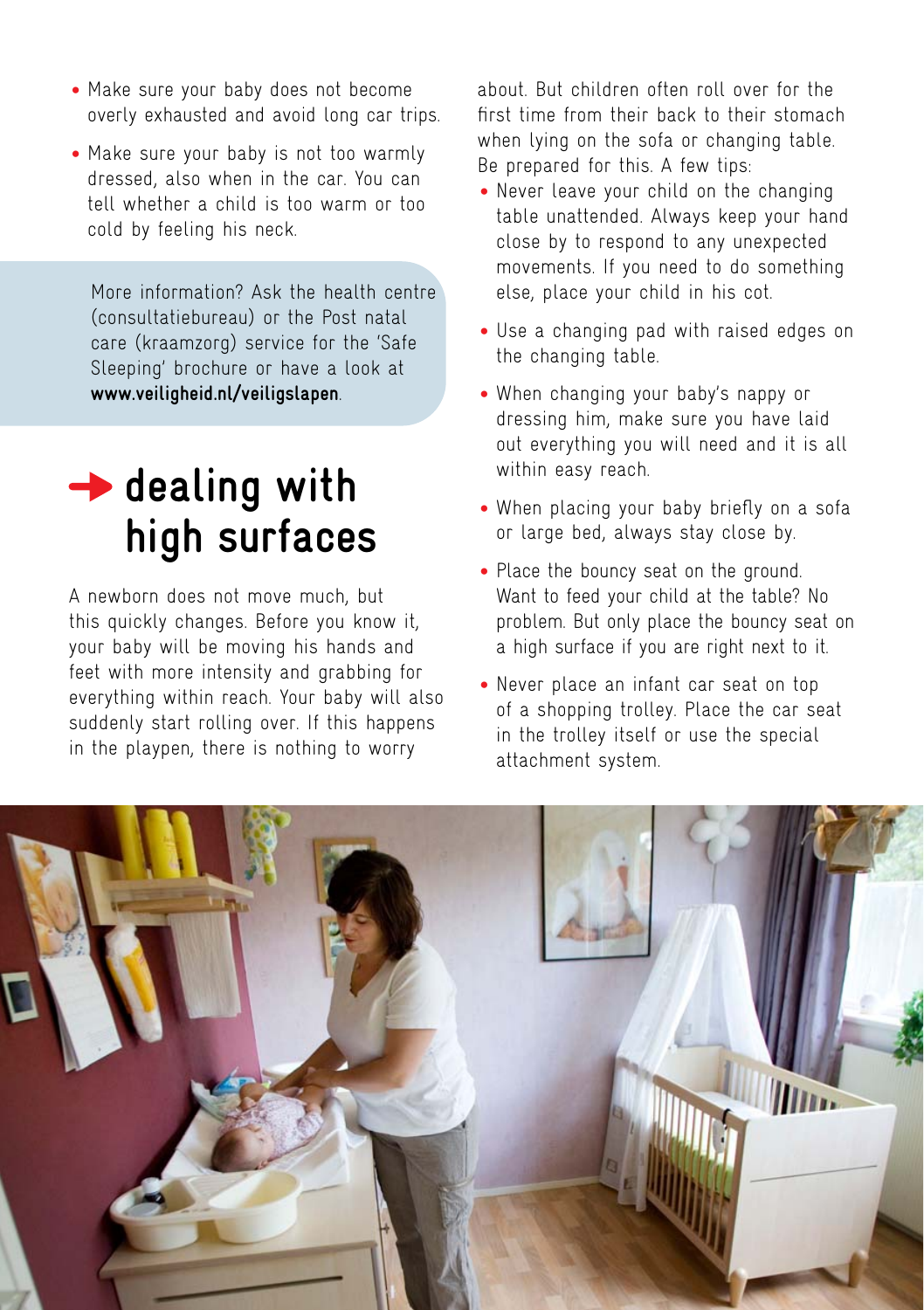

### **ow! that's hot!**

During the first 6 months, the greatest risks involve burns: from a hot water bottle, scalding bath or hot tea or coffee. And these are the most important tips for preventing accidents:

#### **Hot water bottle**

- Only use a hot water bottle or heat pack to warm up the bed. Remove it from the bed before placing your child in it.
- If you still want to use a hot water bottle when your baby is in his cot, always consult an expert first.
- Place the hot water bottle in a cover and close it tightly.
- Check the hot water bottle before each use for damage or leakage.

For more information, see **www.veiligheid.nl/kruiken**

#### **Bath**

- Bath time? Always check the water temperature first with your elbow or a bath thermometer. The most comfortable temperature for a child is around 37ºC.
- A thermostatically controlled tap reduces the risk of a scalding bath.
- Small children do not have an instinctive drowning response, so you do not hear them slide under the water. So always stand or sit next to your child while in the bath. This is also necessary with only a small amount of water and when using a bath seat.

#### **Hot tea or coffee**

- Do not drink hot tea or coffee with your child on your lap.
- Make sure you know where your child is when walking across the room with hot tea or coffee.
- Do not place a pot of tea or coffee on the table and do not use a tablecloth. Need more than just one cup? Use a thermos.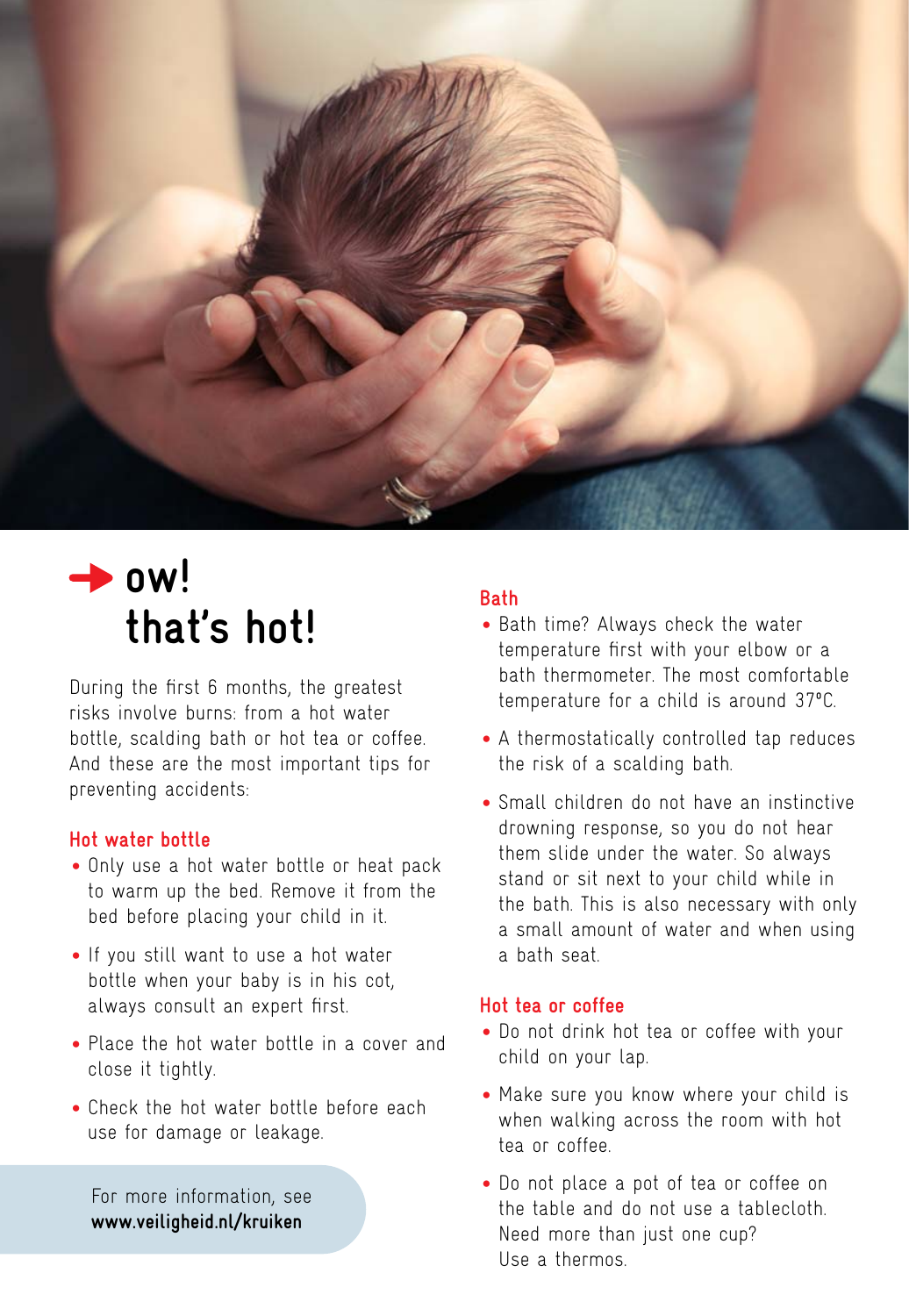

### **avoiding suffocation**

Small children put everything in their mouths. Marbles and small toy parts can be dangerous, but grapes, pieces of apple and other foods can also cause them to choke or even suffocate. String, rope and cords can also end up around your child's neck. These are the most important tips to avoid suffocation:

- Keep small objects, rope and cords out of your child's reach.
- Check all toys for damage or loose parts.
- Tidy up toys used by the oldest child first and store them where the youngest cannot get to them.
- Buy a quality dummy with holes in the mouth guard.
- Never hang the dummy from a string around your baby's neck. Attach the dummy to your child's clothing and make sure the cord or ribbon is no longer than 22 centimetres.
- Always stay close to your child when he is eating.
- Make sure your child sits still when eating.

#### **First aid for choking**

If your child starts choking, do the following:

- Try to remove the object carefully from your child's throat using two fingers.
- If this is not possible, place your child on his stomach over your lower arm with his head in your hand. Support his head and give firm back blows with the heel of your hand between the shoulder blades (but not too hard).
- If your child is a little older, place him over your knee with his head lower than his body and give firm blows with the heel of your hand between the shoulder blades.
- If your child is unconscious, immediately call 112 and try once again to give backslaps to remove the object. When a person is unconscious, the muscles relax and the object can more easily be pushed out.

### **→ bicycling with baby**

Want to go for a bike ride together? No problem! You can put an infant car seat or baby safety seat in a bicycle trailer or carrier cycle. Or fasten the car seat to the back of the bike using a special frame.

For more information and tips, see www.veiligheid.nl/fiets